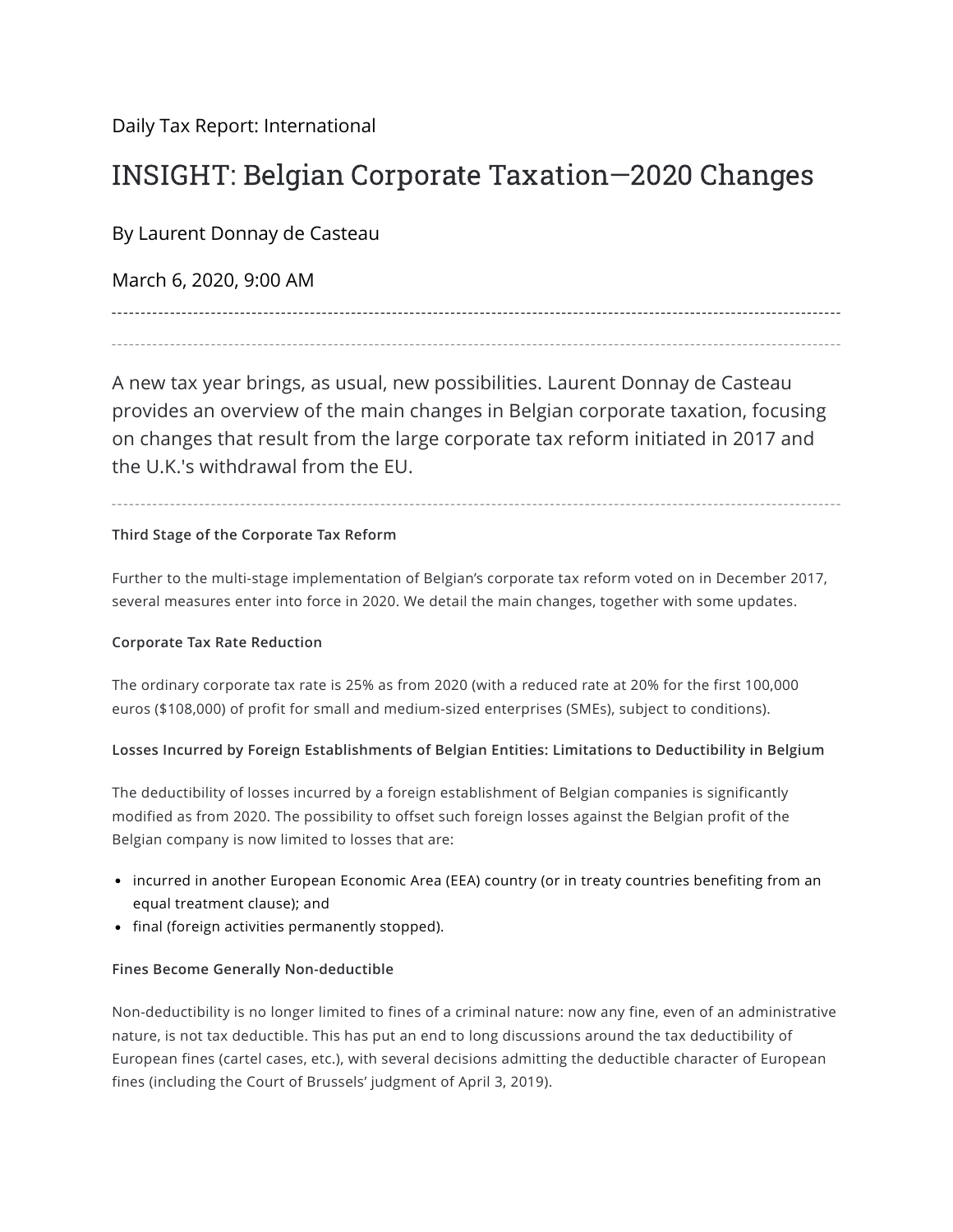#### **Maximum Interest Rate for Tax Deductibility on (some) Interest Charges**

Interest charges are tax deductible only if they do not exceed the rate existing on the market (Article 55 of the [Income](https://eservices.minfin.fgov.be/myminfin-web/pages/fisconet?path=compare&guid1=79f663a3-6c90-48fc-8a2f-b05f25031ef4&guid2=f7d8dbb2-7631-48b4-b3cb-9673c569d449) Tax Code (ITC)).

The law now clarifies the limitation for non-mortgage non-term loans by reference to the rate applied by Monetary Financial Institutions as published by the Belgian National Bank on loans to non-financial companies with a variable rate up to 1 million euros with an initial rate fixed for a maximum of one year, increased by 2.5%, for the month of November preceding the considered year. For 2020, this results in a maximum rate of 4.06% (1.56% + 2.5%).

Aside from the limitation provided by Article 55 of the ITC, the limitation of interest charge deductions resulting from the Anti-Tax Avoidance Directive (ATAD) entered into force as from January 1, 2019. A royal decree of December 20, 2019 (published on December 27) provides several details on the concrete application of the limitation of interest deduction (applicable as from tax year 2020 starting at the earliest on January 1, 2019):

- Identification of costs and products to be included in the scope of the limitation: based on Article 2 of the ATAD and inspired by BEPS Action 4, the royal decree provides for a list of costs and products that are not qualified as interest under Belgian tax law but are economically equivalent to interest. As such these must also be included in the scope of the limitations applied to the interests:
	- the depreciation of an intangible or tangible asset insofar as the interest charges relating to the borrowed capital are included in the acquisition value of this asset (in accordance with accounting rules);
	- the reduction in stocks considered as professional expenses, insofar as the interest charges relating to the borrowed capital are included in the cost price of these stocks and orders in progress (in accordance with accounting rules);
	- the indemnity due by the taxpayer to a foreign company which belongs to the same group of companies and which is limited to a premium for the provision of capital (based on Article 185, § 2a) of the ITC and transfer pricing rules);
	- exchange gains and losses insofar as these result from the payment of interest in the execution of a loan contract;
	- the constitution costs for a bank guarantee, the administrative costs and similar related costs;
	- part of the discount of receivables (respectively debts) which are not earning interest or which are accompanied by an abnormally low interest that is included in the profits of the taxable period (respectively considered as professional expenses).

The taxpayer has the possibility to request an advance ruling to extend the qualification of "economically equivalent to interest" to other costs and products resulting from specific factors, provided that the ruling would also be binding for the counterpart of the contract (this being a novelty compared to the usual binding character of advance decisions that are enforceable only within relation to applicant-tax authorities).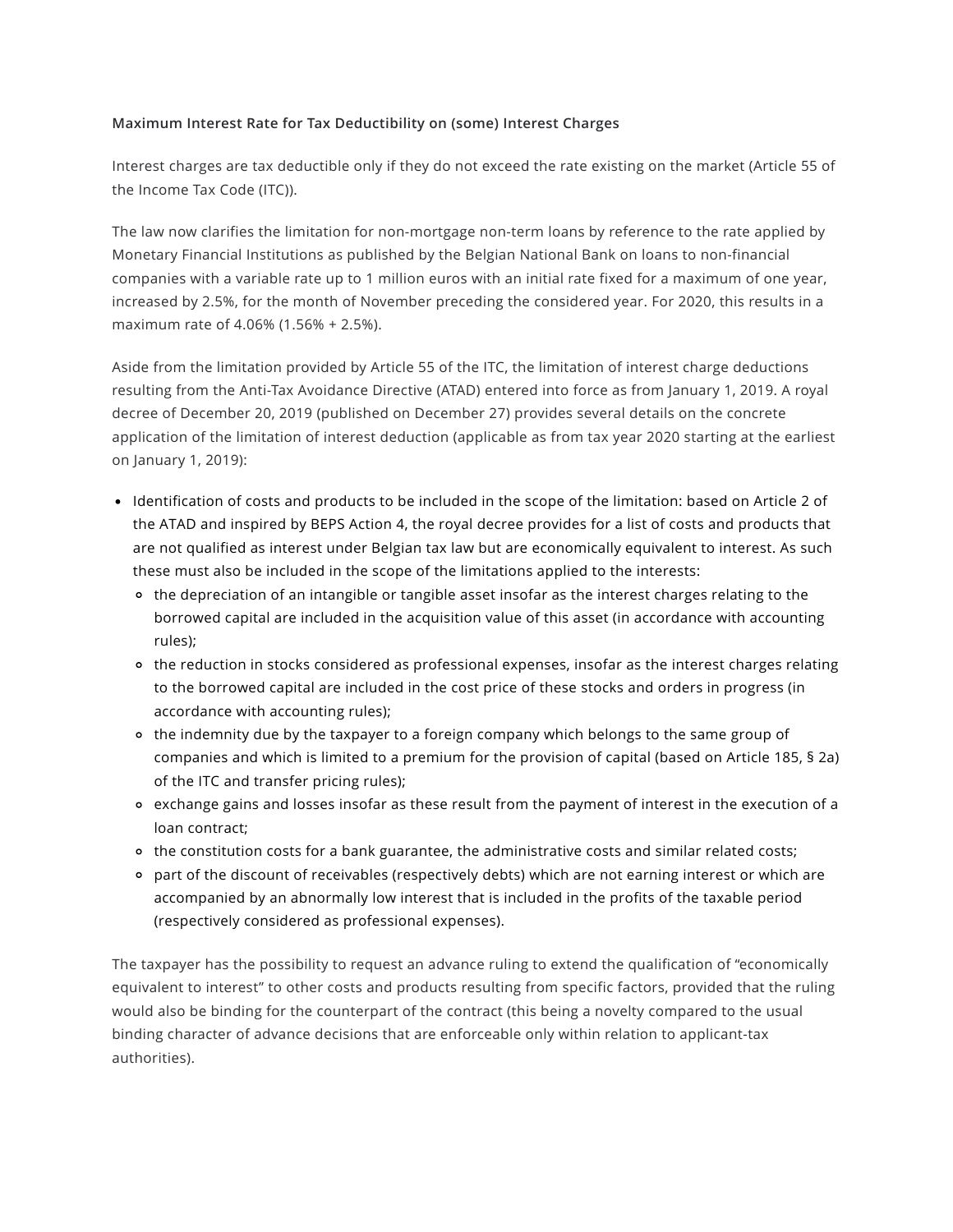- Identification of costs and products to be excluded from limitation: the royal decree provides some details on the safe harbor rule for loans concluded before June 17, 2016 and not substantially based on the public private partnership projects excluded from the rule.
- Application of the rule for companies within a group: the royal decree provides specific rules for determining the earnings before interest, tax, depreciation, and amortization (EBITDA) and the 3 million euro threshold within a group.
	- The EBITDA must represent the consolidated result of all the Belgian group entities (even if no pure Belgian tax consolidation exists). A negative EBITDA also has to be considered, with allocation rules within the group. The royal decree also provides for the possibility to waive the EBITDA computation: in such a case, the EBITDA will be equal to zero and the Belgian companies of the group will have to enter into an agreement based on a model to be provided by the Ministry of Finance: these companies will only have to apply the 3 million euro threshold within the group.
	- The 3 million euro threshold allocation involves several steps:
		- **First step**: the amount of 3 million euros is reduced by 30% of the consolidated EBITDA of all the Belgian members of the group (the "adapted threshold"). This first step signifies that, as soon as the group's EBITDA is equal to or greater than 10 million euros, the threshold to be allocated (3 million euros) is reduced to zero. As a result, for such a group, applying this allocation rule no longer makes sense; the sole relevant threshold would then be the 30% EBITDA rule.
		- **Second step**: a computation is made at the level of each company considering the consolidated 30% EBITDA threshold;
		- **Third step**: the adapted threshold (from step 1) is proportionally allocated between all the Belgian members of the group based on the result of step two.
		- **Fourth step**: the taxpayer's final threshold is then equal to the sum of 30% of his adapted threshold and the result of step three.

In case the group waives computing its EBITDA, an alternative method consists in dividing the threshold in equal amounts between the Belgian members of the group.

## **Other Measures**

The deductibility of car costs has again been revised. Depreciation rules are unified and simplified for assets acquired as from January 1, 2020. The secret commission tax is not deductible any more as from tax year 2021 (accounting year starting on January 2, 2020 or later). Other measures relate to the movie tax shelter, to the withdrawals from immune reserves, to the exit tax applicable to some real estate investment companies, and to some specific economic exemptions (for accounting year starting on January 1, 2020 or later).

## **Brexit**

Further to Brexit, the Belgian Parliament voted on a [law](https://www.lachambre.be/kvvcr/showpage.cfm?section=/flwb&language=fr&cfm=/site/wwwcfm/flwb/flwbn.cfm?legislist=legisnr&dossierID=0948) on February 13, 2020 organizing additional specific soft transitional measures (a global law of 2019 organizing the general transitional regime, including at the level of direct taxation).

The general transitional regime is extended up to December 31, 2020, without any reciprocity condition.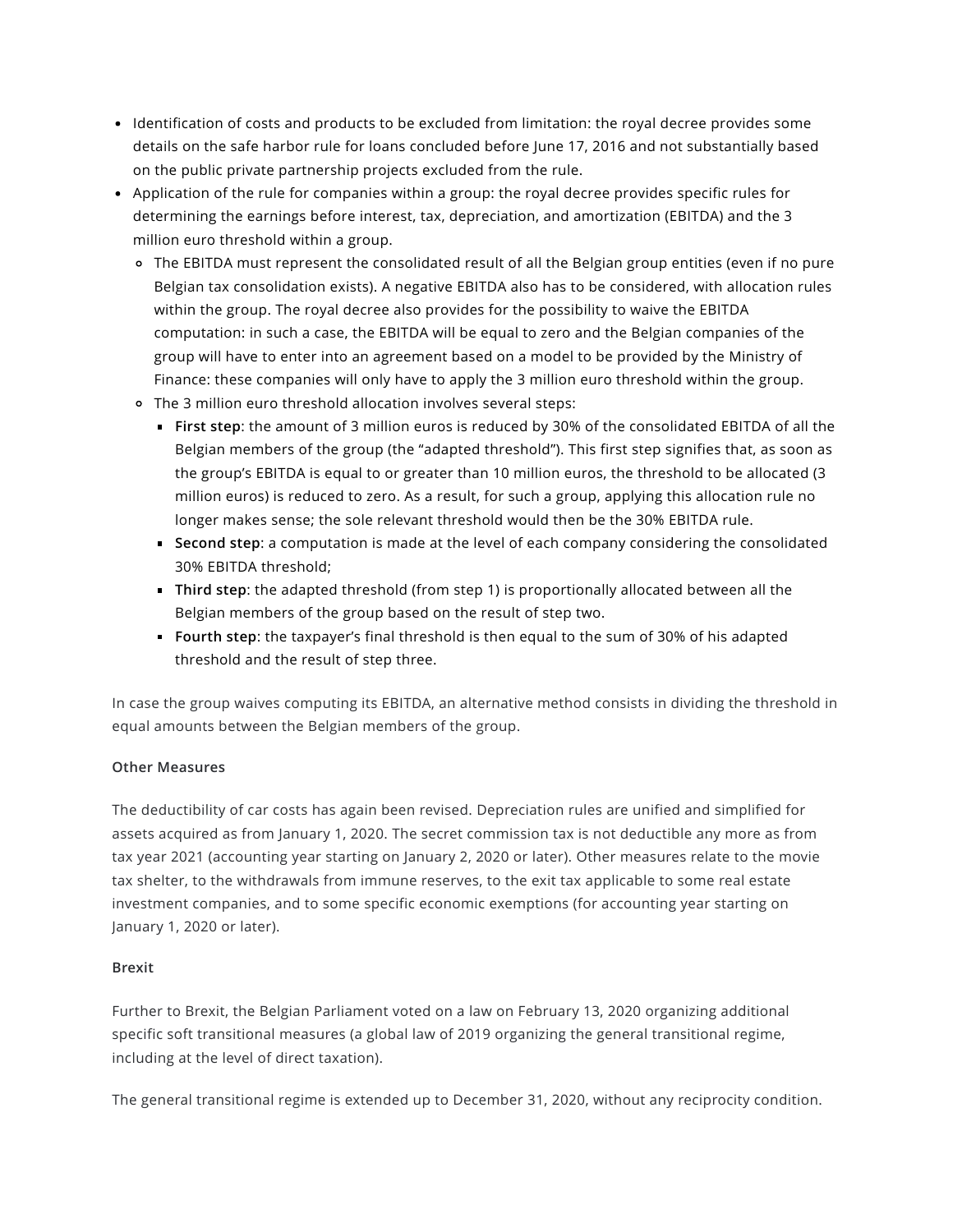Some specific measures are now excluded from the transitional measures, relating to the transfer of insurance agreements to another EEA-located enterprise or the transfer of a tax domicile: in these circumstances, Brexit will generate all its consequences as from January 31, 2020.

The law voted on in February organizes a transition period up to December 31, 2020 for U.K. private investment companies and a tax neutrality for U.K. companies involved in operations initially covered by the merger directive for any operation or transfer published in the Belgian official gazette by December 31, 2020 at the latest.

The law also provides a transition period for some real estate investment companies having U.K.-located real estate by December 31, 2020 at the level of the conditions to be fulfilled for a withholding tax reduction of their dividend distribution up to December 31, 2025. For the tonnage tax, the U.K. is also treated as an EEA country up to December 31, 2020.

#### **Conclusion**

The implementation of the corporate tax reform, initiated in 2017, is now achieved with several measures entering into force as from January 1, 2020. The reduction of the ordinary corporate tax rate to 25% is an important component of these measures. Other measures result in the limitation of the tax deductible character of expenses, a point of attention for the taxpayer.

Brexit is another hot topic for the taxpayer. A transition period up to the end of the year 2020 offers opportunities to consider due to the major uncertainties about the future tax rules in the EU–U.K. relationship.

Laurent Donnay de Casteau is Managing Partner at the law firm Advisius, Brussels. He may be contacted at [donn@advisius.law.](mailto:donn@advisius.law)

This column does not necessarily reflect the opinion of The Bureau of National Affairs, Inc. or its owners.

#### © 2020 The Bureau of National Affairs, Inc. All Rights Reserved

#### **MORE INFORMATION**

[About](https://www.bloombergindustry.com/about-us/) Us [Contact](https://www.bloombergindustry.com/contact-us/) Us [pro.bloomberglaw.com](https://pro.bloomberglaw.com/)

Daily Tax Report: International